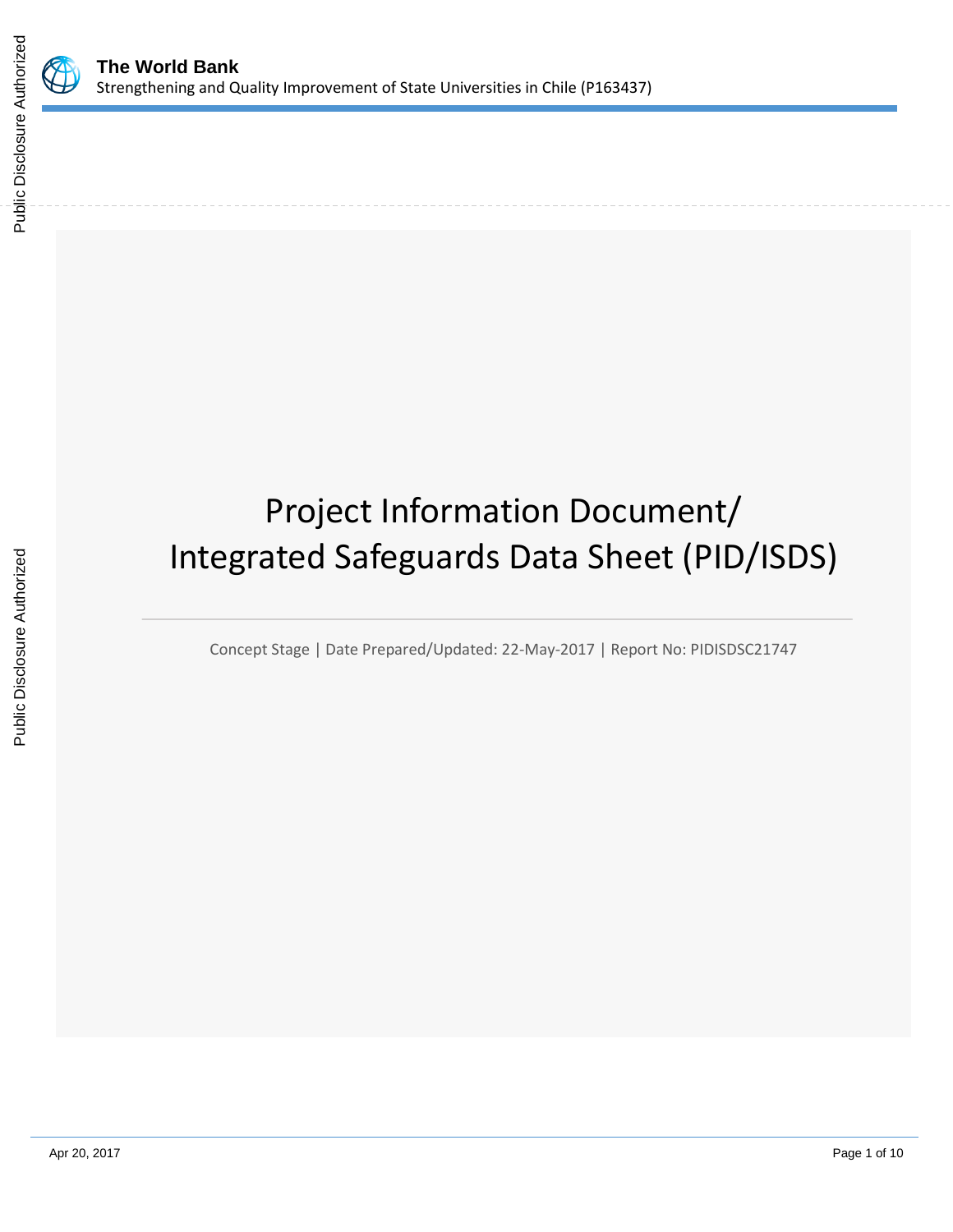

# **BASIC INFORMATION**

## **A. Basic Project Data**

| Country<br>Chile                                                   | Project ID<br>P163437                           | Parent Project ID (if any)                                      | Project Name<br>Strengthening and<br><b>Quality Improvement</b><br>of State Universities in<br>Chile (P163437) |
|--------------------------------------------------------------------|-------------------------------------------------|-----------------------------------------------------------------|----------------------------------------------------------------------------------------------------------------|
| Region<br>LATIN AMERICA AND<br>CARIBBEAN                           | <b>Estimated Appraisal Date</b><br>Jul 24, 2017 | <b>Estimated Board Date</b><br>Oct 20, 2017                     | Practice Area (Lead)<br>Education                                                                              |
| <b>Financing Instrument</b><br><b>Investment Project Financing</b> | Borrower(s)<br>Ministerio de Hacienda           | <b>Implementing Agency</b><br>Division de Educacion<br>Superior |                                                                                                                |

**Proposed Development Objective(s)** 

The objective of the project is to improve the quality of State Universities and their institutional capacity to address local development challenges, and to foster equity of the tertiary Education system.

**Financing (in USD Million)**

| <b>Financing Source</b>                               | Amount                                                          |
|-------------------------------------------------------|-----------------------------------------------------------------|
| <b>Borrower</b>                                       | 450.00                                                          |
| International Bank for Reconstruction and Development | 50.00                                                           |
| <b>Total Project Cost</b>                             | 500.00                                                          |
| <b>Environmental Assessment Category</b>              | <b>Concept Review Decision</b>                                  |
| C-Not Required                                        | Track I-The review did authorize the preparation to<br>continue |

Other Decision (as needed)

## **B. Introduction and Context**

Country Context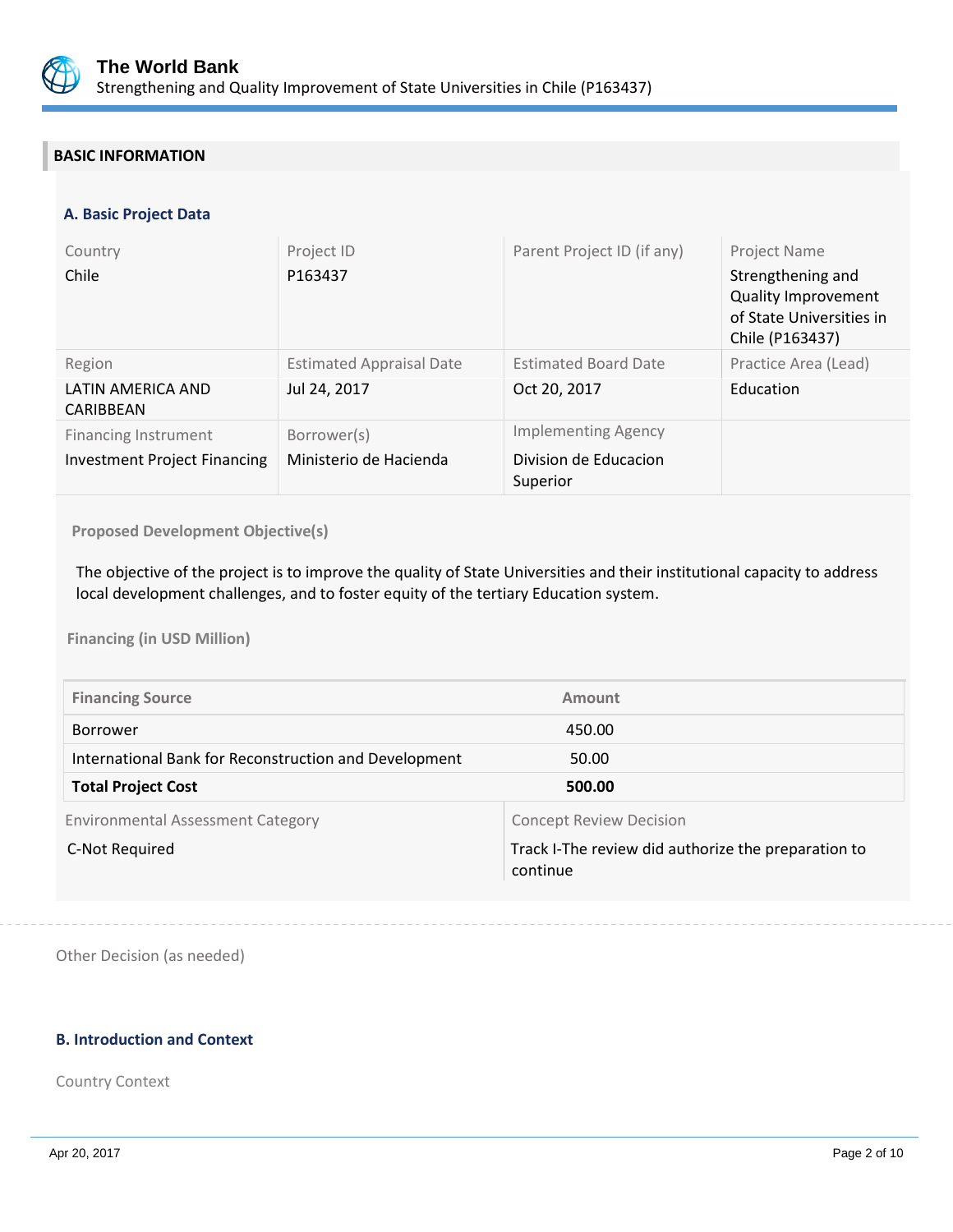

**Chile has achieved sustained growth and poverty reduction over the past decade, but the country remains highly unequal**. Annual GDP growth in Chile has averaged 5 percent during the last three decades. By 2013, only 6.8% of the population lived with US\$4 a day or less, a third of the rate observed a decade ago. Moreover, extreme poverty has been virtually eradicated. Chile also made progress with respect to shared prosperity. Between years 2003 and 2013, the mean income of the bottom 40% increased by 5.1%, which was more than the overall income growth of 3.5%. This success has been led by strong institutions, sound macroeconomic policy across administrations, market-oriented policies focused on boosting productivity and enhancing public service delivery, and the successful management of the commodities boom. Nevertheless, while Chile's Gini coefficient slightly dropped from 0.55 to 0.50 during the same period, it continues to be one of the most unequal countries in the Region.

**Social discontent with social service provision and the end of the commodity boom have put pressure for a new wave of reforms**. Market oriented policies led to improvement in public services but also to disparities in the access to quality services in the education, health and social protection sectors. In recent years, the Chilean society has become less tolerant and more vocal in its demand for improvements, most visibly in the education sector. Moreover, the decline in commodity prices, slower productivity growth, and a still insufficiently diversified economy have increased the urgency of developing a better skilled workforce. Improving education and research and development (R&D) are essential to achieve this goal, as the number of researchers and investment in R&D remains still well below peers.

## Sectoral and Institutional Context

**In the last two decades, Chile's higher education (HE) system has achieved remarkable progress, most notably in access.** In the last 15 years, Chile experienced a record high expansion in the number of students who entered higher education, with the gross enrollment rate increasing from 37.14 percent in 2000 to 86.63 percent in 2016. This expansion was much faster than in many developed countries. The rapid growth in higher education has been primarily driven by the non-university sector (Professional Institutes [IPs] and CFTs) and of private non-CRUCH universities. On average higher education remains a good investment, as shown by the high employment rate and wage premium: on average 122 percent more over their lifetime than those with only secondary education.

**Despite these achievements, Chile's higher education system faces important challenges**. Higher education completion rates remain low. In 2013, the completion rate for youth aged 25-29 was only slightly above 50 percent. Drop-out rates are especially high after their first year of enrollment in tertiary education. Moreover, there is a dramatically large heterogeneity in the labor market returns of higher education, with a significant share of students having to cope with little or no benefit from their decision to invest in higher education. In fact, about 10 percent of all students in Chile are enrolled in programs with negative expected returns (Ferreyra et al. 2017). Students from lowsocioeconomic families are particularly vulnerable. Quality is also unequally distributed across regions. Unlike the wage premium, the costs of attending higher education continue to rise. About 75 percent of total expenditure on tertiary education (more than double the OECD average) comes from private sources, mainly households. Over the last two decades, growth in tuition fees has fast outpaced growth in GDP. On average, university tuition in Chile now equates to 41 percent of GDP per capita, the highest relative cost amongst OECD countries (Arango et al, 2016).

**In order to address the aforementioned challenges, the Government of Chile (GoC) has set two main policy priorities**: (a) to promote universal free tuition in Higher Education Institutions (HEI) for students in the lowest deciles (*Gratuidad*) and (b) to expand and develop the capacity of State HEIs by increasing the enrollment capacity of existing State universities and through the creation of 15 State CFT's and 2 new State universities ; and by improving the capacity of State universities to raise their overall quality, improve the school-university-job transition and improve their role in local development, research, and innovation.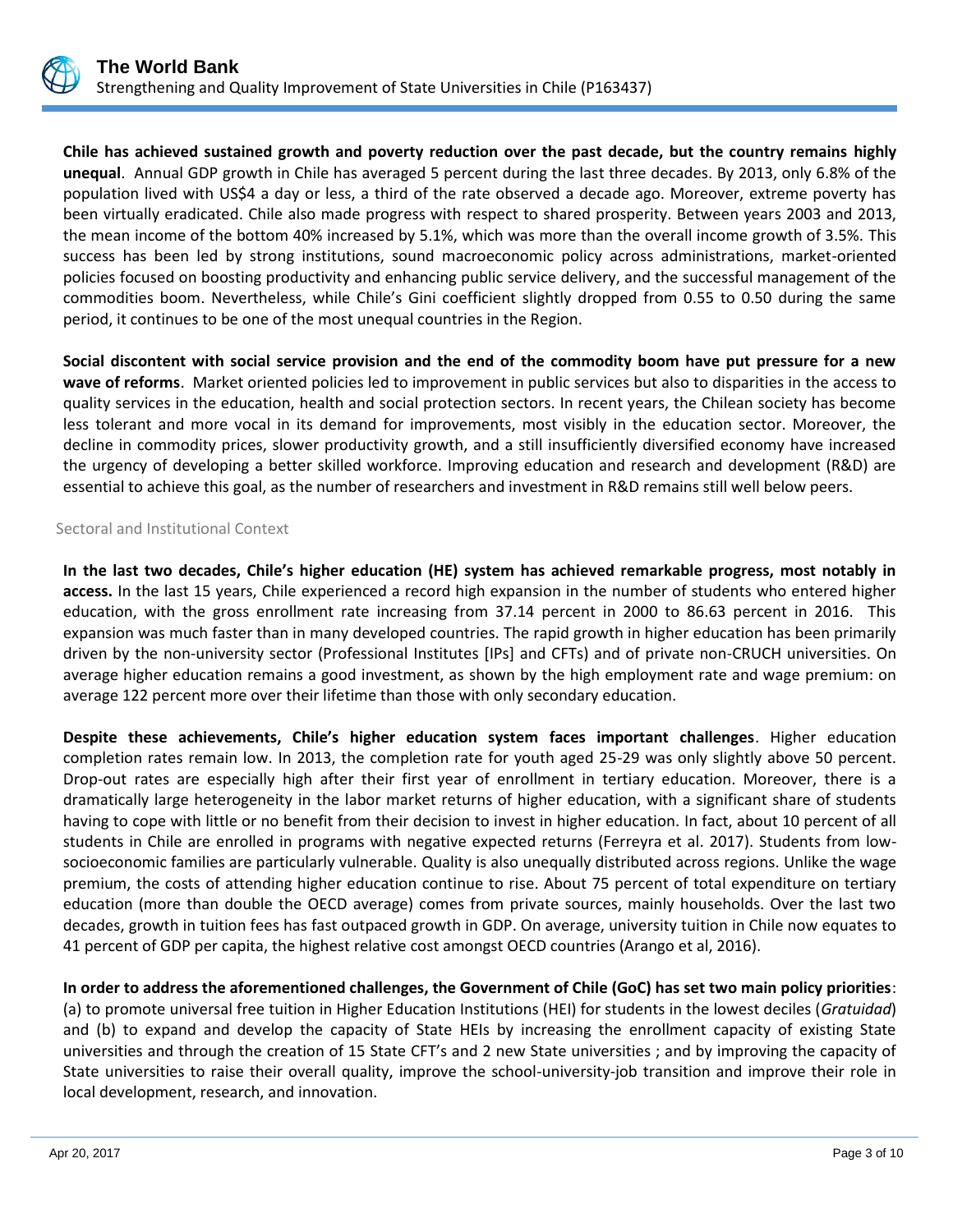

Relationship to CPF

The proposed Project is fully aligned with the Country Partnership Strategy (CPS) and the Program and Learning Review (PLR) for the period FY11 – FY16, as well as with the Strategic Country Diagnostic (SCD). The Project will directly contribute to Objective 2.1, Improving Access and Quality Education, which focuses on supporting the GoC's efforts to make tertiary education more accessible and of better quality.

#### **C. Proposed Development Objective(s)**

The objective of the project is to improve the quality of State Universities and their institutional capacity to address local development challenges, and to foster equity of the tertiary Education system.

Key Results (From PCN)

- **PDO1** (Quality): Improvement of the Institutional Quality Index of *State Universities*<sup>1</sup>
- **PDO2** (Institutional Capacity to address local development challenges): Improvement of Enrollment rates *in State Universities* in careers considered as local "Priority Areas", as a share of total enrollment.
- **PDO3** (Equity of the system): Reduction in drop-out rates at the end of the first year for students in *Gratuidad* in *State Universities*.

#### **D. Concept Description**

The proposed Project will use Investment Project Financing (IPF) to support the GoC, over a period of four to five years, to improve the quality of State Universities and their institutional capacity to address local development challenges, all while fostering the equity of the tertiary education system. The total cost of the activities that will be undertaken under the Project is estimated at about US\$500 million, of which US\$50 million will be financed from this IBRD loan. The Project will be implemented using a results-based financing modality.

To achieve the PDO, the Project envisions 3 main components:

## **COMPONENT 1**: **Support to strategic, targeted interventions to strengthen State Universities (US\$38 Million).**

This component would support State Universities to develop and implement projects to improve (i) student's schooluniversity-job transition<sup>2</sup> and (ii) the quality, and impact on local development of their teaching, research and innovation activities. All activities under this component will use a results-based approach. The component will have 2 subcomponents.

**Sub-component 1.1: Support to improve school-university-job transition in State Universities.** This sub-component will support efforts made by State Universities to improve academic readiness of first year students; decrease drop-out rates (notably in year 1), foster a better university-to-job transition by implementing, *inter alia*, apprenticeship programs, graduate tracking systems, and career counseling programs for vulnerable segments of the population. This

 $\overline{a}$ 

<sup>&</sup>lt;sup>1</sup> The composite quality indicator will include items such as (i) Progression / retention rates, (ii) Number of equivalent days (doctors and masters) (*Jornada Equivalente*), (iii) Percentage of patents granted, (iv) Number of publications and citations, and (v) Students perception about education quality/relevance, among others.

 $^{2}$  Such as academic readiness programs, employment counseling, and apprenticeships, among others.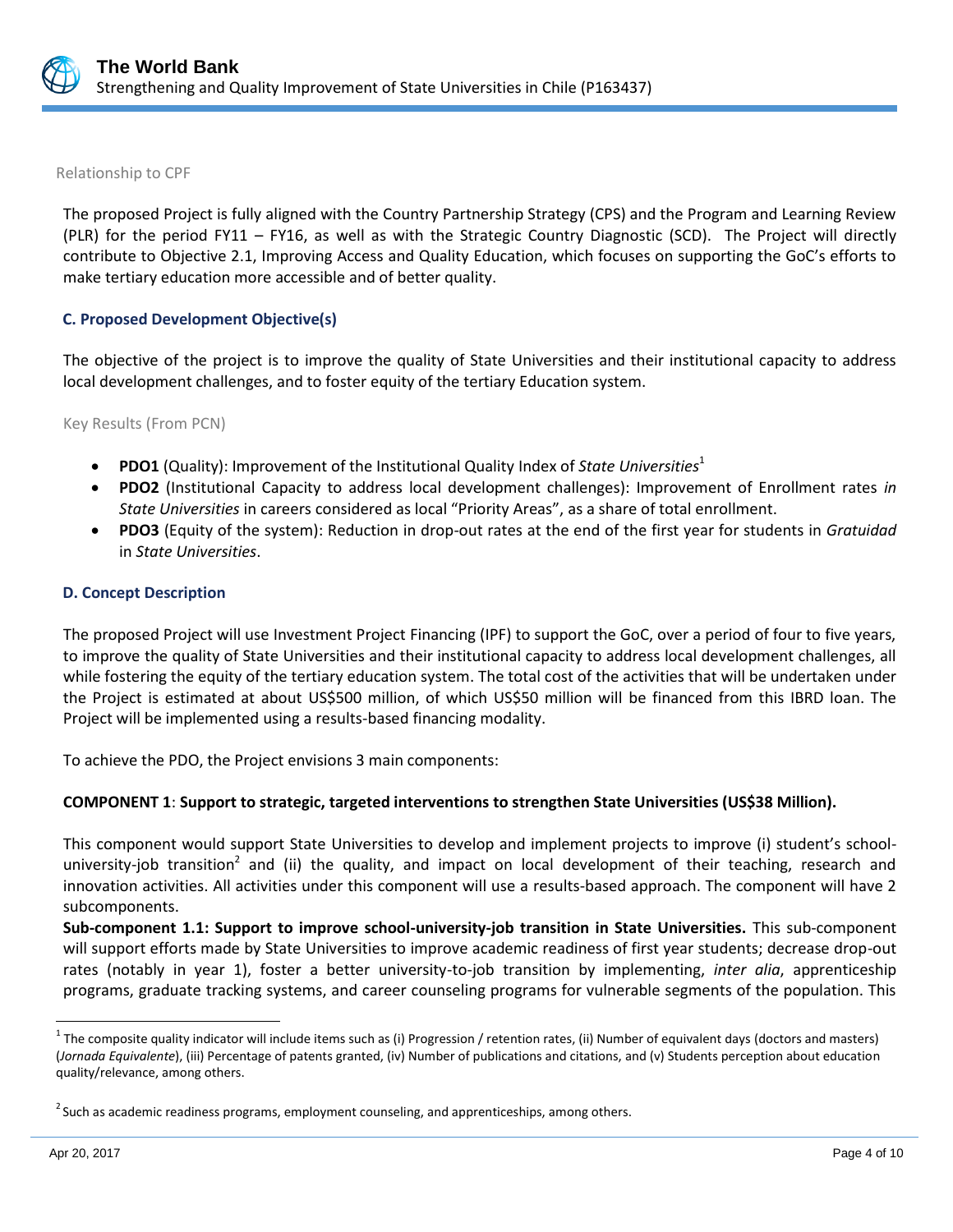

sub-component could also support actions to improve teaching training and to update the curricula to deliver programs that are more responsive to priority sectors and local demand.

**Sub-component 1.2: Support to State Universities to improve their research and innovation capacity for local development.** This sub-component will support efforts made by State Universities to improve their research and innovation as well as its relevance to address local development challenges.

## **COMPONENT 2: Support to the establishment and implementation of structural and thematic networks (US\$7 Million)**

The component will support State Universities to develop their capacity to work as a **structural network** as well as the development of **thematic networks** led by State Universities to promote sector and local development:

- **Structural Networks**: Structural networks promote the capacity of universities to plan and implement academic and non-academic activities and policies cooperatively. Developing a performing structural network often requires mechanisms of governance and coordination; action plans at the university level that embrace national and regional priorities; and adequate systems to monitor the performance of each university against pre-determined sets of targets. A structural network of State Universities would also promote common and clear standards for quality assurance and mobility of students and teachers across the universities of the network (e.g. join programs, joint degrees, policies to transfer credits, etc.).
- **Thematic Networks**: Thematic networks promote the development of research, innovation, and value chains for particular sectors of the economy (e.g. mining, fishing) and or themes (e.g. environment). Thematic networks could be local, regional, or national. Developing performing thematic networks requires adequate funding; coordination between State Universities, local authorities, and the productive sector; and rigorous evaluation to assess the interventions that work based on evidence. Thematic Networks would be supported in a competitively basis.

All activities under this component will use a results-based approach. This component will have 2 subcomponents.

**Sub-component 2.1: Support to the establishment of structural networks for State Universities.** This sub-component will support efforts made by State Universities and the Government to establish a State Universities Coordinating Council (CCDUE, *Consejo Coordinador para el Desarrollo de las Uiversidades Estatales*). The component would support the capacity of the CCDUE and of State Universities to plan and coordinate short and medium-term policies and to improve their quality assurance mechanisms.

**Sub-component 2.2: Support to the establishment of thematic networks.** This sub-component will support efforts made by State Universities to establish a thematic networks that promote research and innovation to address sector and local development challenges.

## **COMPONENT 3: Technical Assistance for strengthening the State Universities system (US\$5 Million)**

This component would provide technical assistance to improve the State University system at the central and local levels. Possible activities to be financed include: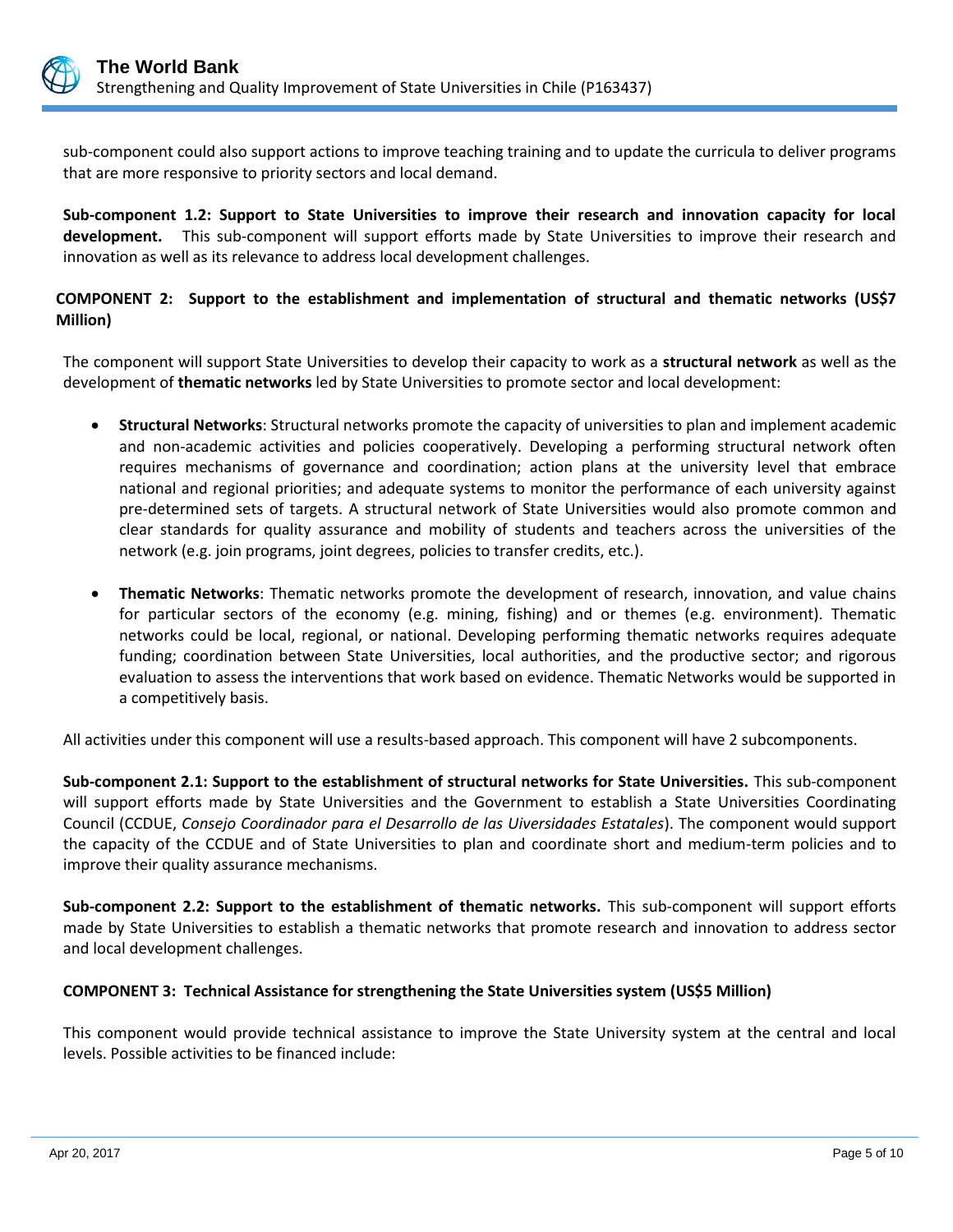

- Design and development of an on-line Management Information System (MIS) for State Universities<sup>3</sup> (mainly software design)
- Development of regional institutional diagnostics and institutional strategic action plans.
- Studies and surveys (including data collection) to identify areas of priority to develop academic programs locally
- Development of quality assurance mechanisms and curricula reform
- Impact evaluations of selected interventions at the University level

 $\overline{a}$ 

 $3$  The MIS could also be used by the whole tertiary education system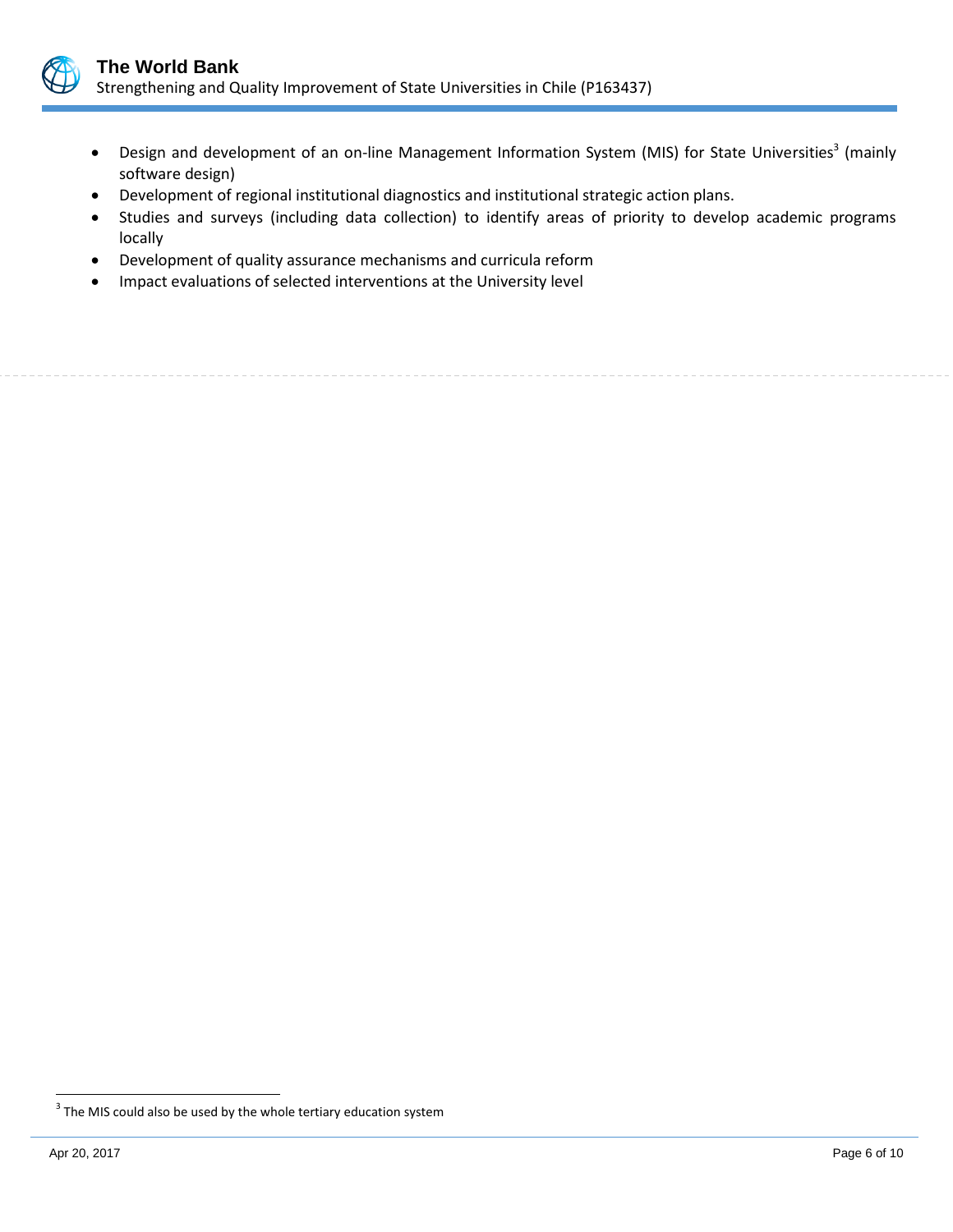

## **SAFEGUARDS**

## **A. Project location and salient physical characteristics relevant to the safeguard analysis (if known)**

This is a project with a nationwide scope focused on improving quality, equity and relevance of higher education offered by national universities in Chile. The Project's overall approach to strengthening quality and relevance of higher (university) education in Chile involves action at all levels of higher education public institutions across the country. Environmental safeguards are not triggered by this project given that it will not provide funding for activities consisting of civil works, education infrastructure expansion and rehabilitation, and equipment and inputs for laboratories and workshops.

## **B. Borrower's Institutional Capacity for Safeguard Policies**

This operation will capitalize from ample experience from previous Bank education projects in a country with already strong environmental institutional and regulatory frameworks. This extensive experience has helped consolidate strong institutional capacity for the monitoring and implementation of World Bank social and environmental safeguard policies. However, during project preparation, the project team will gather information about current regulations in the Education Sector for managing environmental, health and safety issues at public universities' laboratories and workshops in Chile.

## **C. Environmental and Social Safeguards Specialists on the Team**

Raul Tolmos, Fabio Pittaluga

## **D. Policies that might apply**

| <b>Safeguard Policies</b>              | Triggered? | <b>Explanation (Optional)</b>                                                                                                                                                                                                                                                                                                                                                                                                                                                                                          |
|----------------------------------------|------------|------------------------------------------------------------------------------------------------------------------------------------------------------------------------------------------------------------------------------------------------------------------------------------------------------------------------------------------------------------------------------------------------------------------------------------------------------------------------------------------------------------------------|
| Environmental Assessment OP/BP 4.01    | No.        | This project is classified as category C. No new<br>infrastructure (civil works) and expansion and<br>rehabilitation of the existing one is contemplated<br>under this project.                                                                                                                                                                                                                                                                                                                                        |
| Natural Habitats OP/BP 4.04            | No.        |                                                                                                                                                                                                                                                                                                                                                                                                                                                                                                                        |
| Forests OP/BP 4.36                     | No.        |                                                                                                                                                                                                                                                                                                                                                                                                                                                                                                                        |
| Pest Management OP 4.09                | No.        |                                                                                                                                                                                                                                                                                                                                                                                                                                                                                                                        |
| Physical Cultural Resources OP/BP 4.11 | No.        |                                                                                                                                                                                                                                                                                                                                                                                                                                                                                                                        |
| Indigenous Peoples OP/BP 4.10          | <b>Yes</b> | The Project overall approach to strengthening the<br>quality, efficiency and relevance in tertiary education<br>in Chile involves actions at all levels and types of<br>tertiary education institutions across the country. OP<br>4.10 will be triggered, given that indigenous peoples<br>are present in the project area (given that project<br>coverage is nationwide) and can potentially benefit<br>from the Project activities. No negative impacts on<br>Indigenous Peoples are expected as a result of project |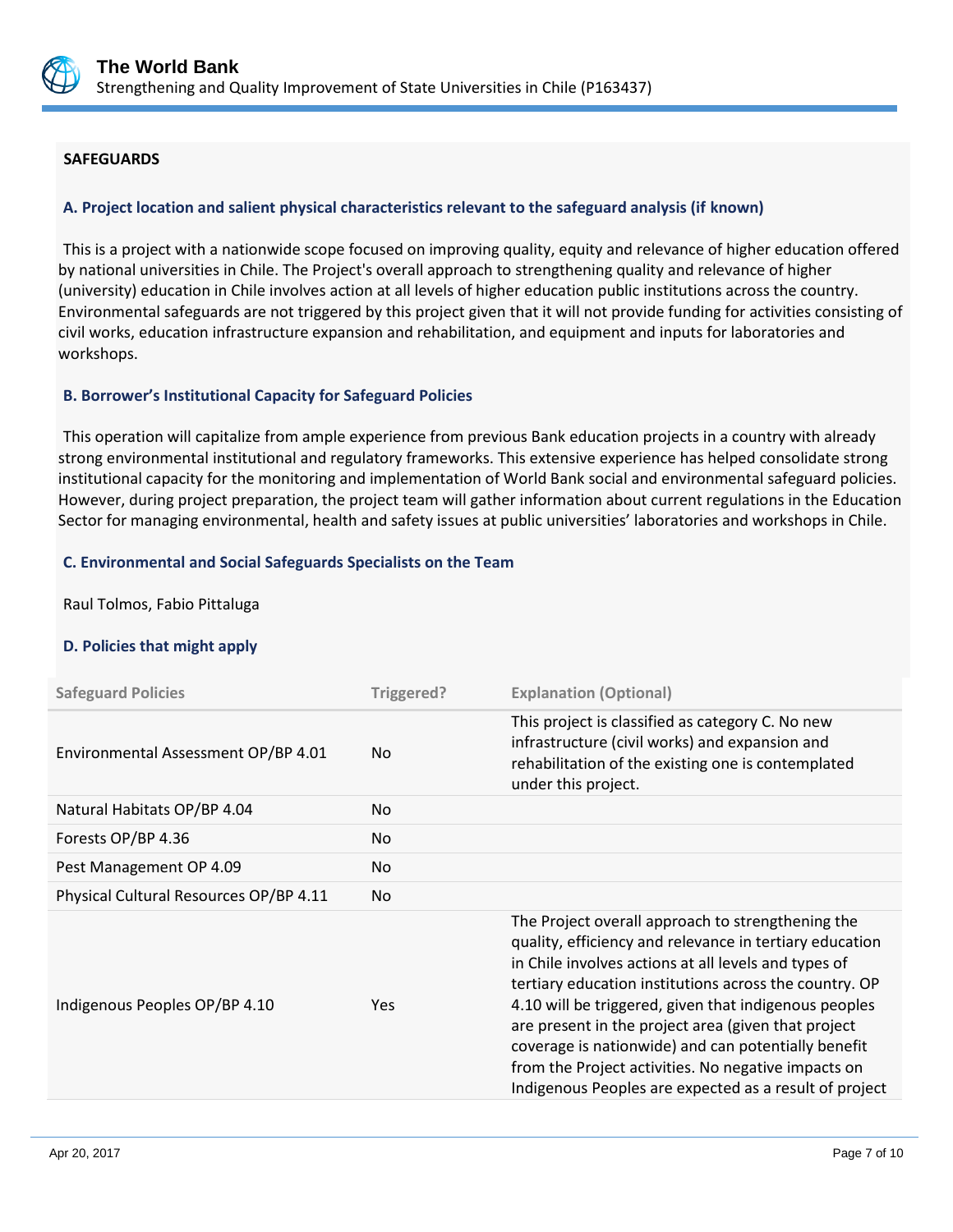

#### activities.

The client will prepare an Indigenous Peoples Planning Framework (IPPF) and picking up from the efforts of previous Bank education projects, particularly in terms of remediation initiatives, monitoring IP students' participation in Project activities, and promotion of learning quality, efficiency, and relevance at participating TEIs where indigenous students are enrolled. The Project will also consider encouraging investments in improvements of tertiary education that to varying degrees focus on issues relevant to the racial and ethnic diversity of Chile and consistent with Project development objectives.

The Project will carry out a communication and consultation process at national level (and at subnational level where IP groups reside) to ensure the broadest dissemination of information among potential indigenous beneficiaries. The communication campaign will be utilizing the existing network of indigenous organizations at national and sub-national levels, and their communication channels to reach the indigenous groups living in Chile.

The consultation process and the dissemination activities will be done in a culturally-appropriate manner and using indigenous languages if needed.

| Involuntary Resettlement OP/BP 4.12               | No             |
|---------------------------------------------------|----------------|
| Safety of Dams OP/BP 4.37                         | No             |
| Projects on International Waterways<br>OP/BP 7.50 | N <sub>0</sub> |
| Projects in Disputed Areas OP/BP 7.60             | No             |

## **E. Safeguard Preparation Plan**

Tentative target date for preparing the Appraisal Stage PID/ISDS

## Jul 21, 2017

Time frame for launching and completing the safeguard-related studies that may be needed. The specific studies and their timing should be specified in the Appraisal Stage PID/ISDS

## Studies if required, will be completed by Appraisal.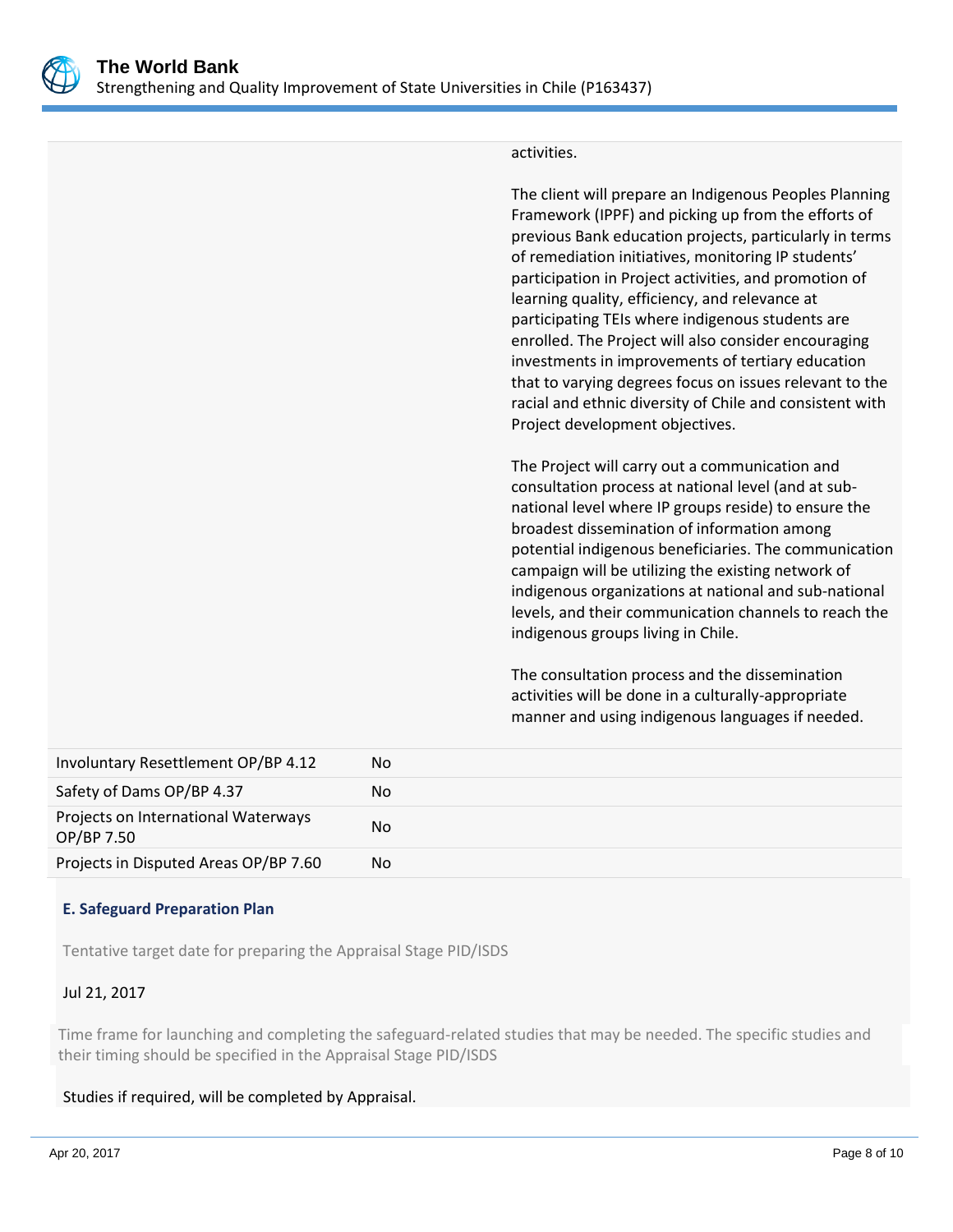

# **CONTACT POINT**

#### **World Bank**

Javier Botero Alvarez, Diego Angel-Urdinola Lead Education Specialist

#### **Borrower/Client/Recipient**

Ministerio de Hacienda Rodrigo Valdés Pulido Ministro de Hacienda Rvaldes@hacienda.gov.cl

Ministerio de Hacienda Jose Pablo Gomez Meza Jefe de la División de Finanzas Públicas. PRESUPUESTOS jgomez@dipres.gob.cl

#### **Implementing Agencies**

Division de Educacion Superior Alejandra Contreras Director, División de Educación Superior alejandra.contreras@mineduc.cl

#### **FOR MORE INFORMATION CONTACT**

The World Bank 1818 H Street, NW Washington, D.C. 20433 Telephone: (202) 473-1000 Web:<http://www.worldbank.org/projects>

## **APPROVAL**

Task Team Leader(s): Javier Botero Alvarez, Diego Angel-Urdinola